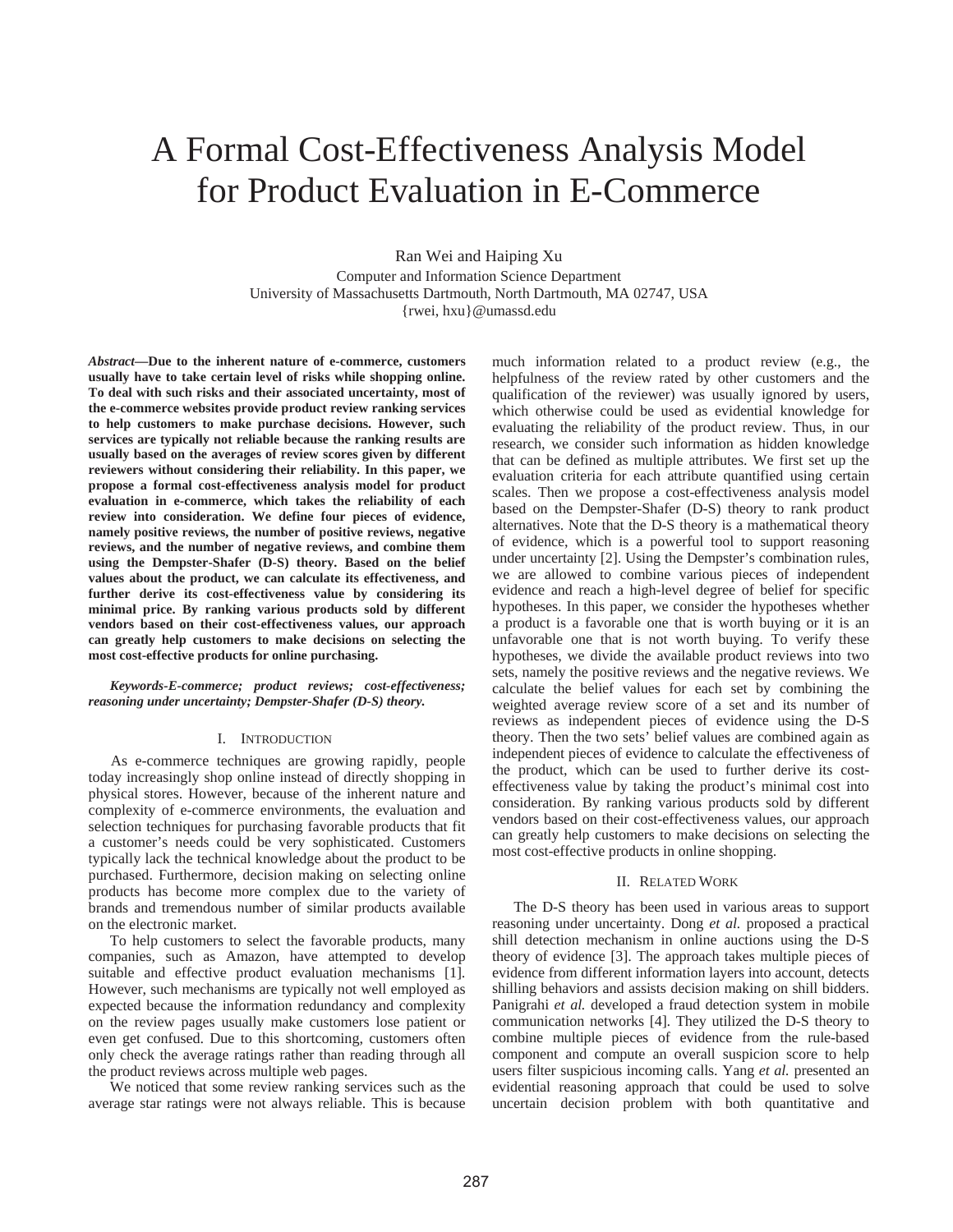qualitative attributes [5]. They proposed an alternative way to deal with hybrid multiple-attribute decision-making problems with uncertainty. Different from the above approaches, in this paper, we adopt the D-S theory to develop a cost-effectiveness analysis model. Our approach can be used to combine multiple pieces of evidence to evaluate the quality of a product by calculating its effectiveness value based on the review ratings and their associated information.

There are many previous research efforts related to our approach for supporting decision making under uncertainty. Li *et al.* proposed a grey-based decision-making approach to the supplier selection problem [6]. Their approach employed the grey theory, which was one of the methods for mathematical analysis of systems with uncertain information. Denguir-Rekik *et al.* developed a choquet integral-based decision-making method for propagating possibility distributions using generalized weighted mean aggregation operators [7]. They emphasized on possibility distributions rather than precise quantitative evaluations, and used uncertainty indicators to give a user some idea about other people's variability of the evaluations. Herrera *et al.* proposed a fusion approach for managing information evaluated in different linguistic term sets [8]. The aim of their approach is to manage information assessed in different linguistic term sets together in a decisionmaking problem with multiple information sources. Huynh *et al.* reanalyzed the evidential reasoning (ER) approach, and proposed a general scheme of attribute aggregation in multiple attributes decision-making problem under uncertainty [9]. They showed that new aggregation schemes satisfied the synthesis axioms, for which any rational aggregation process should grant. Most of the above approaches are based on calculating probabilities of certain events, thus they are not readily scalable for decision making with newly acquired evidence. In contrast, we use the D-S theory that is an evidence-based approach to calculate the brief values about a product, which can be easily refined and updated using Dempster's rule of combination when new pieces of evidence about the product are acquired.

In addition, there are some previous research efforts on product analysis. Cho *et al.* developed a product taxonomy for collaborative recommendation in e-commerce [10]. In their approach, they used web usage mining technique to enhance the quality recommendation and system performance. Sarwar *et al.* proposed an analysis recommendation algorithm that could produce useful recommendations to customers [11]. They used traditional approaches such as data mining and dimensionality reduction techniques to handle large-scale purchase and preference data. Although the above approaches are useful in deriving product recommendations, they require analysis of a large amount of data sets. In contrast, our approach emphasizes on analyzing the review information related to a specific product, thus it is much more efficient than data mining based approaches.

#### III. DEMPSTER-SHAFER THEORY

The D-S theory is a probabilistic reasoning method, which was developed to solve problems with uncertainty and incompleteness of available information [2, 3]. Let  $\Theta$  be a finite set of mutually exclusive possible hypotheses, called the *frame of discernment*. For example, when we consider the domain of product evaluation, each product is considered either *favorable* or *unfavorable* for buying, depending on the nature of the evaluated properties and the quantified values of the review evidence. Thus, the frame of discernment for a product can be defined as  $\Theta = \{favorable, unfavorable\}$ . The power set of  $\Theta$ that contains all subsets of  $\Theta$  is defined as  $2^{\Theta} = {\Theta}$ .  ${favorable}, {unfavorable}, \Theta$ .

In the D-S theory, a belief mass is assigned to each element of the power set  $2^{\Theta}$  in the interval between 0 and 1. Thus, the basic mass assignment (*BMA*) function *m* is defined as

$$
m: 2^{\Theta} \to [0, 1],
$$

which satisfies the following two requirements:

 $m(\emptyset) = 0$ 

$$
(1) \quad
$$

$$
\sum_{A \in 2^{\Theta}} m(A) = 1 \tag{2}
$$

In Eq. (1), the mass of the empty set  $\varnothing$  represents the measurement for zero state, thus it is defined as 0. Eq. (2) represents that the sum of masses of the elements in the power set equals 1. For example, in our product review example, since  $m(\emptyset) = 0$ , we have  $m({favorable}) + m({unfavorable}) + m(\Theta)$  $= 1$ . Note that  $m(\Theta)$  represents the mass for conflicting states (both favorable and unfavorable in our example, i.e., a hypothesis says that a product is both favorable and unfavorable), thus it can be interpreted as the measurement for uncertainty. For clarification purpose, in the rest of the paper, we use the notation  $m(U)$  to represent  $m(\Theta)$ , where *U* represents uncertainty.

Another important function for a set of states (or a hypothesis) *A* is called the *belief* function, which is defined as the sum of the masses of all subsets of *A*.

$$
belief(A) = \sum_{B \subseteq A} m(B) \tag{3}
$$

Intuitively, any portion of the belief committed to the hypothesis *A* must also be committed to any hypothesis that it implies. To obtain the total belief in *A*, one must therefore add to  $m(A)$  the quantities  $m(B)$  for  $\forall B \subset A$ . In our example, we have two hypotheses, namely 1) the product is a favorable one; and 2) the product is an unfavorable one, both of which do not have any proper subset except for  $\emptyset$ . Thus, according to Eq. (3), we have *belief*({*favorable*}) = *m*({*favorable*}) and *belief*({*unfavorable*}) = *m*({*unfavorable*}).

The Dempster's rule of combination is a critical concept to the original idea of the D-S theory. Given two masses  $m_1$  and *m*2 for a hypothesis, the combination rule computes a *joint* mass for the two pieces of evidence under the same hypothesis, which can be calculated as follows,

$$
m_{1,2}(\emptyset) = 0 \tag{4}
$$

$$
m_{1,2}(A) = m_1(A) \oplus m_2(A) = \frac{1}{1 - K} \sum_{B \cap C = A \neq \emptyset} m_1(B) m_2(C)
$$
 (5)

where 
$$
K = \sum_{B \cap C = \emptyset} m_1(B)m_2(C)
$$
.

Eq. (4) says that the combined mass for the empty set  $\varnothing$  is zero. In Eq. (5), *K* represents the measure of the amount of conflicts between the two mass sets. This is determined by summing the masses of any pair of sets *B* and *C*, where  $B \subset \Theta$ ,  $C \subset \Theta$ , and the intersection of them is empty. Note that in Eq. (5), 1-*K* is used as a normalization factor that has the effect of ignoring conflicts between any pairs of states.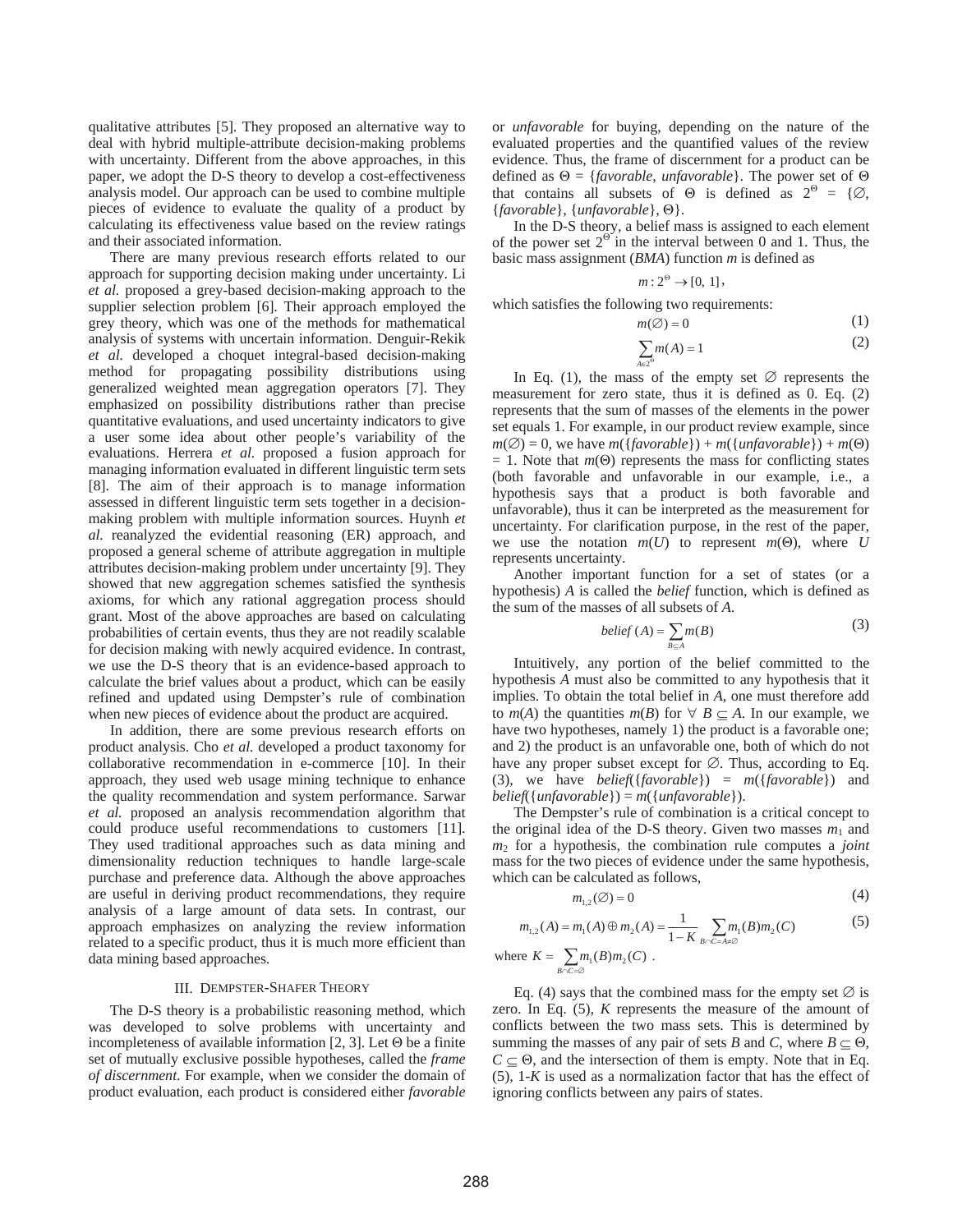## IV. A COST-EFFECTIVENESS ANALYSIS MODEL

## *A. A Conceptual Model*

Our proposed formal cost-effectiveness analysis model for product evaluation in e-commerce can help customers verify the quality of a product, which is reflected by its effectiveness value based on the information collected from an e-commerce website, such as Amazon. We notice that Amazon offered a flexible e-commerce platform, which contains a large amount of useful information that can be used to evaluate the quality of a product. More specifically, not only a customer who has purchased a product online is allowed to give a review star rating as well as review comments to the product, but also his review can be further rated by other customers. Due to the page size limitation, for most of the products, the review information has to be distributed across multiple web pages, which are typically ignored by most users except for the first few pages. In order to support automatic analysis of such useful information for decision making on online purchasing, we treat all reviews and their associated properties as evidence that supports a product as either favorable or unfavorable, and derive our cost-effectiveness analysis model. The conceptual model for cost-effectiveness analysis in e-commerce can be formally defined as a 3-tuple (*P*, *Bel*, *MinC*), where

- 1.  $P = \{p_1, p_2, ..., p_n\}$  is a set of product alternatives to be evaluated and ranked, which should have very similar functionality and are within the same price range;
- 2. *Bel*:  $P \rightarrow [0, 1]$  is a belief function employed in our model. Each product alternative has a degree of belief quantifying that the product is worth buying or not;
- 3.  $\overline{MinC}$ :  $P \rightarrow R^+$  is a cost function that maps a product alternative to its minimal price, defined as a positive real number. Note that for a particular product  $p$ , we can calculate its cost-effectiveness value using *Bel*(*p*) and  $MinC(p)$ , which can then be used to rank the product alternatives in *P*.

Each product  $p \in P$  can be further formally defined as a 6tuple (*REV*, *S*, *PROP*, *Rel*, *EV*, *M*), where

- 1.  $REV = \{r_1, r_2, ..., r_n\}$  is a set of product reviews for product *p*, given by different reviewers;
- 2. *S*:  $REV\rightarrow \{0.2, 0.4, 0.6, 0.8, 1\}$  is the star ranking function for product reviews, where the star rankings of 1 to 5 has been normalized to a value between [0.2, 1];
- 3. *PROP* = { $pr_1$ ,  $pr_2$ , ...,  $pr_k$ } is a set of review properties, which contribute to calculating the reliability of each review;
- 4. *Rel:*  $REV \rightarrow [0, 1]$  is a reliability function for product reviews, which represents the importance and accuracy of each review;
- 5.  $EV = \{ev_1, ev_2, ..., ev_l\}$  is a set of evidence used to justify a product as either favorable or unfavorable;
- 6.  $\overline{M} = \{m: EV \rightarrow [0, 1]\}$  is a set of mass assignment functions, which quantify and assess each piece of evidence into a mass that supports a product as either favorable or unfavorable.

In our research, we classify all available reviews for a product *p* into two groups: 1) a supportive group with a set of positive reviews that support the product as a favorable one (i.e., worth buying); and 2) a non-supportive group with a set of negative reviews that do not support the product as a favorable one (i.e., not worth buying). For example, when the 5-star rating mechanism is used, we would consider a review with 4 or 5 stars as a positive review; while a review with 1, 2, or 3 stars as a negative one. Furthermore, we consider the number of reviews in each group as separate independent pieces of evidence. Thus, we have four pieces of evidence in total that can be used to justify a product is either favorable or unfavorable. The four pieces of evidence are denoted as {*PR*, *NP*, *NR*, *NN*}, where *PR* is a set of positive reviews, *NP* is the number of positive reviews, *NR* is a set of negative reviews, and *NN* is the number of negative reviews. Note that since each group has two pieces of evidence to support its committed hypotheses, we first combine the evidence in each group separately (i.e., *PR* and *NP* for positive reviews, and *NR* and *NN* for negative reviews, respectively), then the mass values for the two groups of reviews are combined again to calculate the belief values about the product.

Fig. 1 shows the framework for processing the review data of a particular product. Once the review ratings and their associated review properties are extracted, the reliability of each review can be calculated. We classify the review data into two groups of evidence, namely the supportive group and the non-supportive group. The two pieces of evidence in the same group are combined using Dempster's rule of combination, and derive the two sets of mass values for supportive evidence and non-supportive evidence, respectively. We consider the two pieces of combined evidence as conflicting evidence, and use Dempster's rule of combination again to calculate the *belief values* about the product, and further derive its *effectiveness* as defined in Section IV.C of this paper. Note that our approach does *not* involve analyzing the actual review comments, but it is envisioned as our more ambitious future research direction.



Figure 1. A framework for processing product review data

#### *B. Calculation of Basic Mass Assignments*

The first step to calculate the basic mass assignmnets for product reviews is to compute the reliability of each review. The reliability of a review is determined by a number of factors, called *review properties*, which indicate the trustworthiness of a review. We now use Amazon website as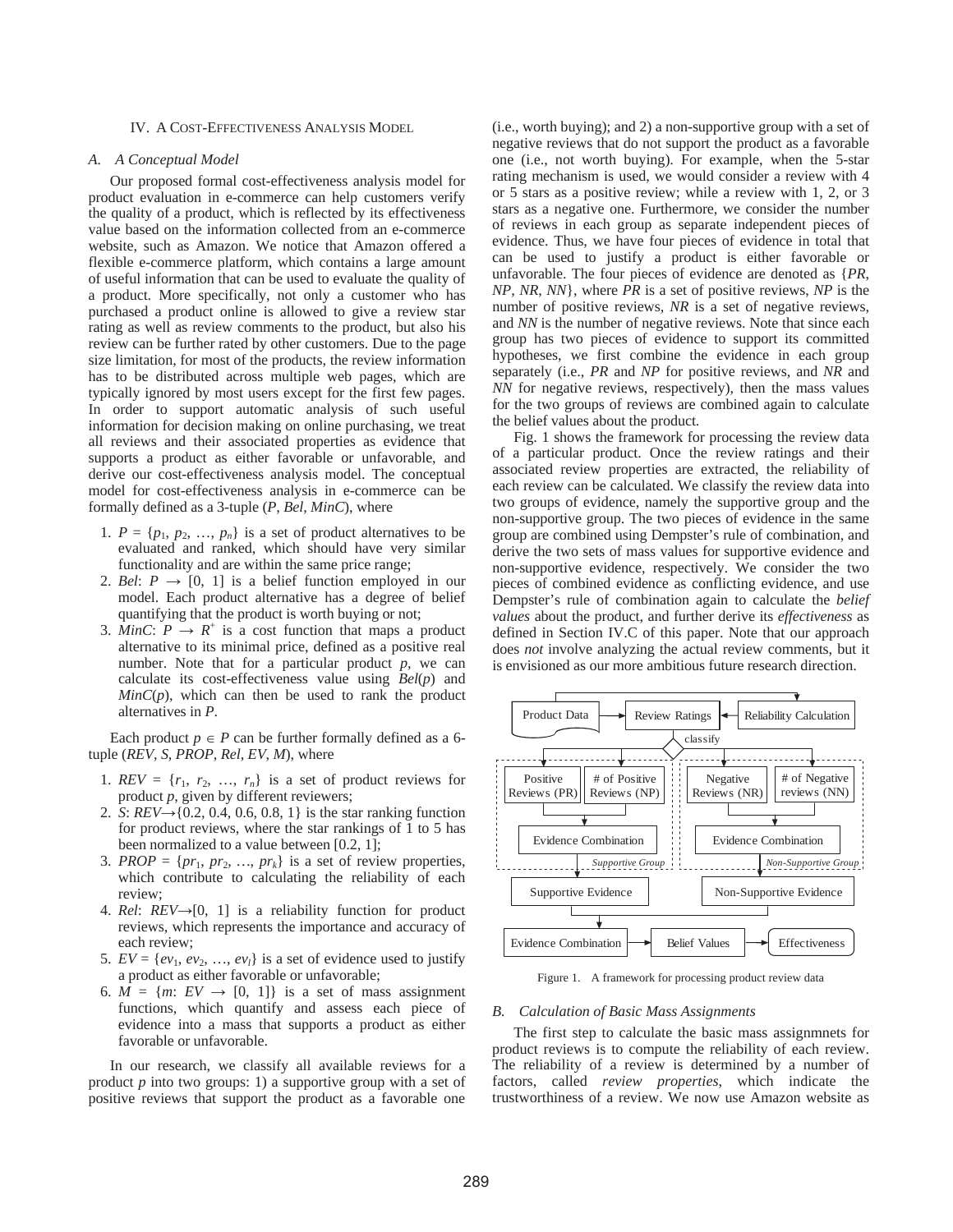an example to demonstrate how to calculate the reliability of a review. Fig. 2 shows a snapshot of a review. As shown in the figure, the Amazon's website allows a review to be voted as a *helpful* review by its customers. Such information is enclosed in a box, which is labeled as *Helpful Rate*  $(pr_1)$  in the figure. The more votes as helpful reviews over the total number of votes, the more reliabile the review is. Thus, we consider the number of helpful votes and the number of total votes as major factors to calculate the reliability of each review. Let the number of total votes be *total\_votes* and the number of helpful votes be *helpful\_votes*, we calculate the *Helpful Rate* (*pr*<sub>1</sub>) of the review as *help\_votes* / *total\_votes*. Note that if *total\_votes* equals 0, we set  $pr_1 = 0$ .

### 3 of 3 people found the following review helpful Helpful Rate (pri) \*\*\*\*\* Great Output and HDMI pass through is great, November 13, 2012 Date (prs)

By Reviewer's Name (Georgia, USA) - See all my reviews Badges (pr4) VINE<sup>19</sup> VOICE REAL NAME

Amazon Verified Purchase (What's this?) Purchased (pr2)

This review is from: Sony STRDH520 7.1 Channel 3D AV Receiver (Black) (Electronics)

This is a great sound system! It has numerous inputs and an easy to use dial (or remote) for quickly changing input, surround sound setup, and volume. The 945W system was more than capable of powering numerous speakers and speakers and subwoofers sound great!

### Figure 2. A snapshot of a product review with review properties

We further consider four additional review properties as factors that contribute to computing the reliability of a review. Those factors are *Purchased* (*pr*2), *Date* (*pr*3), and *Badges*  (*pr*4) as shown in Fig. 2, and *Top Reviewer Ranking* (*pr*5) as shown in Fig. 3. Note that the properties  $pr_2$ ,  $pr_4$ , and  $pr_5$  are actually properties of the reviewer who wrote the review. Since the reliability of a review is closely related to the reliability of the person who wrote the review, in this paper, we also call them review properties.

Top Reviewer Ranking: 2,532 - Total Helpful Votes: 498 of 609 Top Reviewer

| Product<br>Image<br>Removed                                                 | Rahking Tursi<br>***** Nice Template, and the online software<br>works well, February 20, 2013<br>Customer review from the Amazon Vine™<br><b>Program</b> (What's this?)                                     |  |  |  |
|-----------------------------------------------------------------------------|--------------------------------------------------------------------------------------------------------------------------------------------------------------------------------------------------------------|--|--|--|
| <b>Avery Tickets with</b><br>Tear-Away Stubs,<br>$1.75$ inches $\times$ 5.5 | The tickets are a nice a thick, but not too thick<br>paper with perforated sections. They are easy to<br>print to my HP Office Jet and are not too thick<br>where the printer does not want to pick them up. |  |  |  |

Figure 3. A snapshot of a reviewer's personal profile

We now provide the detailed descriptions of the review properties  $pr_2$  to  $pr_5$  as follows.

*Purchased (pr<sub>2</sub>)* is a label of a reviewer indicating that the e-commerce company has verified the reviewer has purchased the product. A reviewer who has bought and had a real experience with the product can surely write more reliable reviews than those who do not.

*Date* (*pr*<sub>3</sub>) is the date when the review was posted. For simplicity, we convert the date into the number of months that have passed since the review was posted. The more recent a review was written, the more useful and reliable the review is.

*Badges* (*pr<sub>4</sub>*) is the number of badges that a reviewer has been awarded. At Amazon website, there are totally nine types of badges. For example, the REAL NAME badge indicates that the customer used his real name from his credit card. The more badges a reviewer owns, the better review history the reviewer should have. Note that in Fig. 2, the reviewer has a REAL NAME badge, but for privacy purpose, we have removed the reviewer's real name from the figure.

*Top Reviewer Ranking (pr<sub>5</sub>)* of a reviewer reflects the opinions of other customers about the reviewer. A reviewer's *Top Reviewer Ranking* is determined by the overall helpfulness of the reviewer's reviews, factoring in the number of reviews the reviewer has written.

Before calculating the reliability of a review, we first normalize the property values into ones in the range [0, 1]. Table 1 shows the value ranges and the normalized values for the five review properties  $pr_1$  to  $pr_5$ .

| Table 1. Review properties used to determine review reliability |  |  |  |
|-----------------------------------------------------------------|--|--|--|
|                                                                 |  |  |  |

| <b>Property</b> | <b>Description</b>      | <b>Value Range</b>       | <b>Normalized Value</b>                                                                                                                       |
|-----------------|-------------------------|--------------------------|-----------------------------------------------------------------------------------------------------------------------------------------------|
| $pr_1$          | <b>Helpful Rate</b>     | [0, 1]                   | helpful_votes / total_votes<br>0 (if total votes $= 0$ )                                                                                      |
| $pr_2$          | Purchased               | ${0, 1}$                 | $0 \rightarrow 0$ (not purchased)<br>$1 \rightarrow 1.0$ (purchased)                                                                          |
| $pr_3$          | Date                    | $[0, +\infty)$           | $0\sim$ 3 months $\rightarrow 1.0$<br>$3\neg 6$ months $\rightarrow 0.7$<br>$6\sim12$ months $\rightarrow 0.4$<br>$>1$ year $\rightarrow 0.1$ |
| $pr_4$          | <b>Badges</b>           | [0, 9]                   | no_of_badges / 9                                                                                                                              |
| $pr_5$          | Top Reviewer<br>Ranking | $\left[1,+\infty\right)$ | $< 1,000 \rightarrow 1.0$<br>$1,000~10,000 \rightarrow 0.7$<br>$10,000~100,000 \rightarrow 0.4$<br>$>100,000 \rightarrow 0.1$                 |

The reliability  $Rel(r)$  of a product review  $r$  can be calculated as in Eq. (6).

$$
Rel(r) = w_1 \times pr_1 + w_2 \times (pr_2 + pr_3 + pr_4 + pr_5)
$$
 (6)

where the weights  $w_1$  and  $w_2$  indicate the importance of the review property  $pr_1$  and the other four review properties  $pr_2$  to *pr*5, respectively. Since the review property *Helpful Rate* represents the most important factor to determine the reliability of the review, based on our experience, we set  $w_1 =$ 0.6 and  $w_2 = 0.1$ , which leads to a reliability in the range [0, 1].

To calculate the *BMA*s for both of the positive and negative reviews, we compute the weighted average star (*WAS*) for the two groups of reviews as in Eq. (7).

$$
WAS = \frac{S(r_1) \times Rel(r_1) + S(r_2) \times Rel(r_2) + \dots + S(r_k) \times Rel(r_k)}{k}
$$
 (7)

where  $S(r)$  and  $Rel(r)$  are the normalized star ranking and the calculated review reliability for review *r*, respectively, and *k* is the total number of reviews in the corresponding group.

Let  $F = \{favorable\}$  and  $\sim F = \{unfavorable\}$ , we have  $U =$  $F \cup F = \{favorable, unfavorable\}$ . Let  $WAS_{PR}$  and  $WAS_{NR}$  be the *WAS* values for the groups of positive and negative reviews, respectively, we can calculate the *BMAs* for both groups as in Eqs. (8-9). Note that  $m_{PR}(U)$  and  $m_{NR}(U)$  refer to the mass values of uncertainty for positive reviews and negative reviews, respectively.

$$
\begin{cases}\nm_{PR}(F) = WAS_{PR} & (8) \\
m_{PR}(\sim F) = 0 & (9) \\
m_{PR}(U) = 1 - WAS_{PR} & m_{NR}(U) = 1 - WAS_{NR}\n\end{cases}
$$
\n
$$
(9)
$$
\n
$$
\begin{cases}\nm_{NR}(F) = 0 & (9) \\
m_{NR}(U) = 1 - WAS_{NR}\n\end{cases}
$$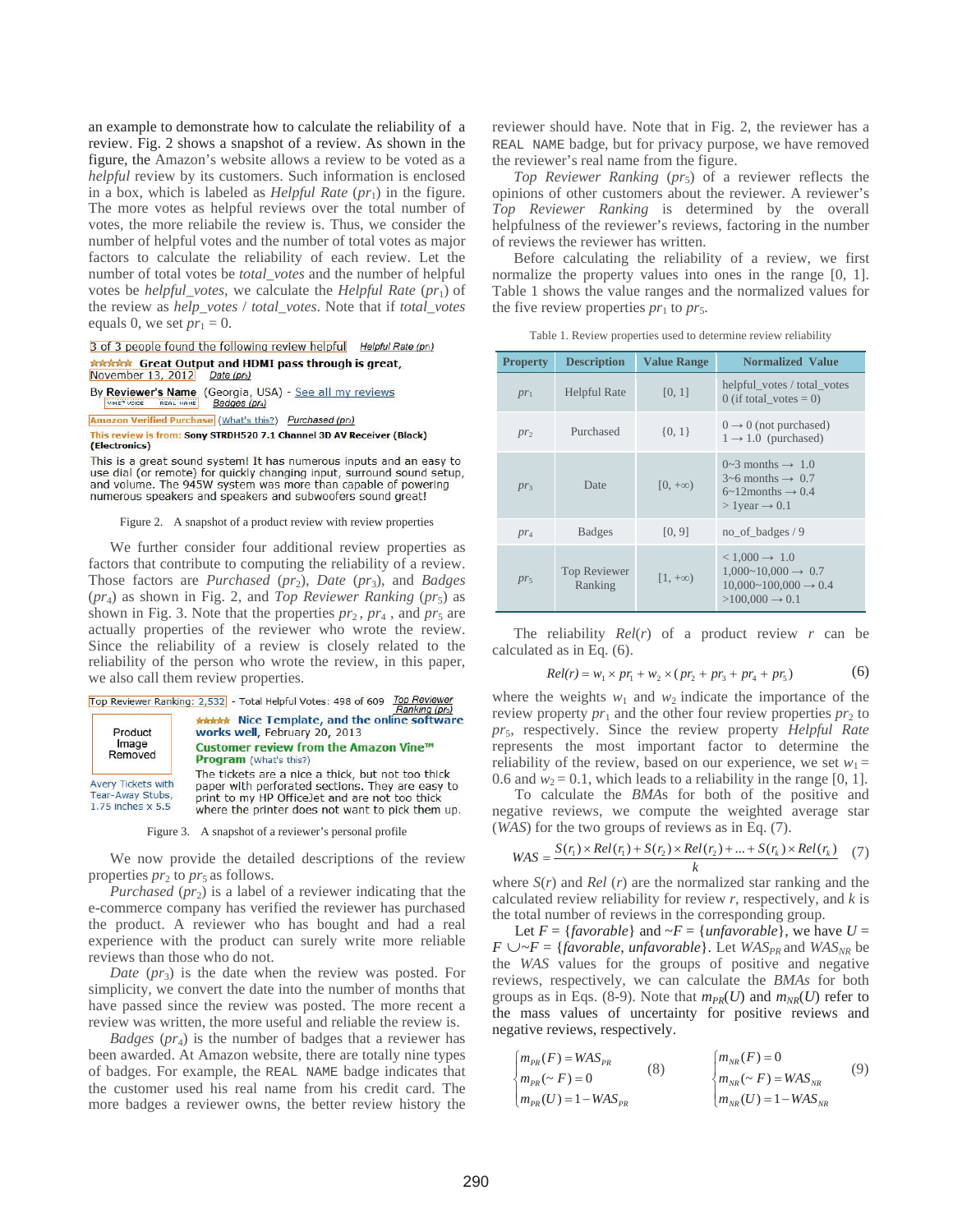Since the number of reviews can serve as a good indicator of the quality and popularity of a product, we consider the number of reviews in each group of reviews as independent evidence. To assess how the number of reviews has an impact on either supporting that the product is a favorable one or an unfavorable one, we first identify the maximum numbers of reviews in both groups (denoted as  $N_{NP\_max}$  and  $N_{NN\_max}$ ) among the set of product alternatives *P*. Then we compare the number of reviews in a given group with the corresponding maximum number of reviews in order to assess its impact on the belief value of the product. We realize that some popular product may have an extremely large number of reviews comparing to others. In this case, the result will be dominated by such maximum number. To avoid this situation, we use logarithm function to narrow down the gaps between the numbers of reviews for different product alternatives. We use the following simple example to illustrate the basic idea. Suppose  $N_{NP_{max}}$  = 2,000 among a set of product alternatives  $\Omega$ , and for a certain product  $\alpha \in \Omega$ ,  $n_{NP} = 100$ . When we compare  $n_{NP}$  with  $N_{NP}$  <sub>max</sub>, the impact of  $n_{NP}$  becomes very small, although 100 positive reviews represent a considerable amount of reviews. Now if we try to compare  $log_{10}n_{NP}$  with  $log_{10}N_{NP,max}$ , the gap between them can be significantly narrowed down, and the number of positive reviews,  $n_{NP} = 100$ in this case, can be properly taken into account as a piece of evidence to support product  $\alpha$  as a favorable one.

The *BMA*s for the number of reviews in the supportive group can be calculated as in Eqs. (10-12), where  $N_{NP_{max}} > 0$ .

$$
m_{NP}(F) = \begin{cases} 2 \times \log_{10}(n_{NP} + 1) - 1 & \text{if } \log_{10}(n_{NP} + 1) \ge (\log_{10}(N_{NP_{\text{max}}} + 1))/2 \\ \log_{10}(N_{NP_{\text{max}}} + 1) & \text{if } \log_{10}(n_{NP} + 1) \ge (\log_{10}(N_{NP_{\text{max}}} + 1))/2 \end{cases} (10)
$$
\n
$$
m_{NP}(\sim F) = \begin{cases} 1 - \frac{2 \times \log_{10}(n_{NP} + 1)}{\log_{10}(N_{NP_{\text{max}}} + 1)} & \text{if } \log_{10}(n_{NP} + 1) < (\log_{10}(N_{NP_{\text{max}}} + 1))/2 \\ 0 & \text{otherwise} \end{cases} (11)
$$
\n
$$
m_{NP}(U) = 1 - m_{NP}(F) - m_{NP}(\sim F) \qquad (12)
$$

Note that in order to deal with the special case when  $n_{NP}$  = 1, in the above equations, we replace  $n_{NP}$  and  $N_{NP}$ <sub>max</sub> with  $(n_{NP}+1)$  and  $(N_{NP\ max}+1)$ , respectively. When  $log_{10}(n_{NP}+1) \ge$  $(\log_{10}(N_{NP\_max}+1))$ /2, we consider it as a piece of evidence that supports the product is a favorable one. As special cases, when  $n_{NP} = N_{NP,max}$ , the mass equals 1, which means the evidence fully support that the product is a favorable one. When  $log_{10}(n_{NP}+1) = (log_{10}(N_{NP\_max}+1))/2$ , the mass equals 0, which means we do not consider the insufficient positive reviews as a piece of evidence to support the product as a favorable one. On the other hand, when  $\log_{10}(n_{NP}+1) < (\log_{10}(N_{NP~max}+1))/2$ , we consider it as a piece of evidence that supports the product is an unfavorable one rather than a favorable one due to a lack of positive reviews. As a special case, when  $n_{NP} = 0$ , the mass equals 1. This means that when there is no positive reviews, the product must be a low-quality one, which should not be suggested to customers for purchasing.

Similarly, the *BMA*s for the number of reviews in the nonsupportive group can be calculated as in Eqs. (13-15), where  $N_{NN \, max}$  > 0.

$$
m_{NN}(F) = 0 \tag{13}
$$

$$
m_{NN}(\sim F) = \frac{\log_{10}(n_{NN} + 1)}{\log_{10}(N_{NN_{\text{max}}} + 1)}\tag{14}
$$

$$
m_{NN}(U) = 1 - m_{NN}(\sim F) \tag{15}
$$

Note that different from the positive reviews, the negative reviews are always considered as a piece of evidence that supports the product is an unfavorable one. As two special cases, when  $n_{NN} = N_{NN}$  <sub>max</sub>, the mass equals 1, which means the evidence fully support the product is an unfavorable one; on the other hand, when  $n_{NN} = 0$ , the mass value equals 0, which means that there is no evidence (in terms of negative reviews) to show that the product is an unfavorable one.

### *C. Combination of Evidence*

Once the basic mass assignments for each piece of evidence are calculated, they can be combined in a systematic manner to provide a more complete assessment on product quality by reducing the uncertainty involved in individual evidence. The evidence fusion procedure is carried out using the Dempster's rule of combination. As shown in Fig. 1, we first combine the evidence of positive reviews (*PR*) and the number of positive reviews  $(NP)$  into masses  $m_{SG}$  for the supportive group, and the evidence of negative reviews (*NR*) and the number of negative reviews  $(NN)$  into masses  $m_{NSG}$  for the non-supportive group. The corresponding rules of combining evidence for  $F$  and  $\neg F$  are listed as in Eqs. (16-18) and Eqs. (19-21) for the supportive group and the nonsupportive group, respectively.

$$
m_{SG}(F) = m_{PR}(F) \oplus m_{NP}(F) \tag{16}
$$

$$
m_{SG}(\sim F) = m_{PR}(\sim F) \oplus m_{NP}(\sim F)
$$
\n(17)

$$
m_{SG}(U) = m_{PR}(U) \oplus m_{NP}(U)
$$
\n(18)

$$
m_{NSG}(F) = m_{NR}(F) \oplus m_{NN}(F)
$$
\n
$$
m_{NSG}(F) = m_{SNG}(F) \oplus m_{SNG}(F)
$$
\n(19)

$$
m_{NSG}(\sim r) = m_{NR}(\sim r) \oplus m_{NN}(\sim r)
$$
\n(20)

$$
m_{NSG}(U) = m_{NR}(U) \oplus m_{NN}(U)
$$
\n(21)

When the masses for both of the supportive group and non-supportive group have been calculated, we can use Dempster's rule of combination again to combine them into masses  $m_{PRODUCT}$  for the product as in Eqs. (22-24).

$$
m_{PRODUT}(F) = m_{SG}(F) \oplus m_{NSG}(F)
$$
\n(22)

$$
m_{PRODUT}(\sim F) = m_{SG}(\sim F) \oplus m_{NSG}(\sim F)
$$
\n(23)

$$
m_{PRODUT}(U) = m_{SG}(U) \oplus m_{NSG}(U)
$$
\n(24)

According to Eq. (3), the belief values for the product hypotheses can be calculated as in the following Eqs. (25-27).

$$
belief(F) = m(F) \tag{25}
$$

$$
belief(\sim F) = m(\sim F) \tag{26}
$$

$$
belief(U) = m(U) \tag{27}
$$

We now use an example to show how the masses for combined evidence can be calculated. Suppose we want to calculate the mass values for the supportive group. According to Eq. (5), we can calculate  $m_{SG}(F)$ ,  $m_{SG}(\sim F)$  and  $m_{SG}(U)$  as in Eqs. (28-30).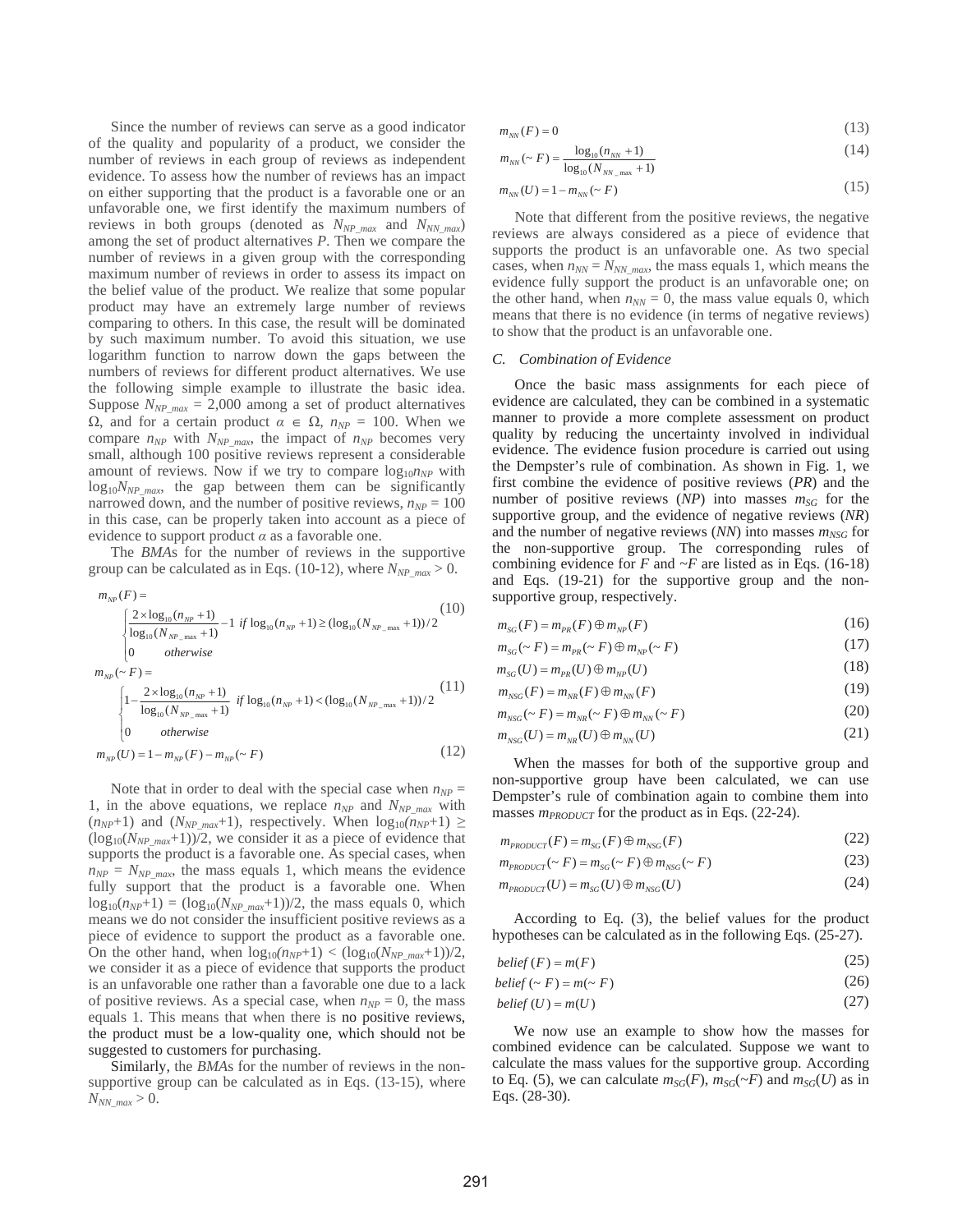$$
m_{SG}(F) = m_{PR}(F) \oplus m_{NP}(F) =
$$
  
\n
$$
m_{PR}(F) \times m_{NP}(F) + m_{PR}(F) \times m_{NP}(U) + m_{PR}(U) \times m_{NP}(F)
$$
\n(28)

$$
1-K
$$
  
\n
$$
m_{SG}(\sim F) = m_{PR}(\sim F) \oplus m_{NP}(\sim F) =
$$
  
\n
$$
m_{PR}(\sim F) \times m_{NP}(\sim F) + m_{PR}(\sim F) \times m_{NP}(U) + m_{PR}(U) \times m_{NP}(\sim F)
$$
 (29)

$$
m_{SG}(U) = m_{PR}(U) \oplus m_{NP}(U) = \frac{1 - K}{1 - K}
$$
\nwhere  $\mu$  and  $\mu$  is the sum of the following matrices.

\n(30)

where  $K = m_{PR}(F) \times m_{NP}(\sim F) + m_{PR}(\sim F) \times m_{NP}(F)$ 

Note that since  $U \cap F = F$  and  $U \cap \neg F = \neg F$ , we have U  $\bigcap F \neq \emptyset$  and  $U \bigcap \neg F \neq \emptyset$  as in Eqs. (28-29).

The other two sets of mass values  ${m_{NSG}(F), m_{NSG}(\sim F)}$ ,  $m_{NSG}(U)$ } and  $\{m_{PRODUT}(F), m_{PRODUT}(\sim F), m_{PRODUT}(U)\}$  can be calculated in the same way.

According to Eqs. (25-27), the belief value that indicates a product  $\alpha$  is a favorable one equals  $m_q(F)$ , and the value of  $m_q(U)$  quantifies the uncertainty that the product  $\alpha$  is both favorable and unfavorable. By taking the uncertainty into consideration, we calculate the effectiveness of product  $\alpha$  by summing the belief value for a favorable product and 50% of the uncertainty value as in Eq. (31).

*Effectiveness*(
$$
\alpha
$$
) = *Bel*( $\alpha$ ) = *belief*( $F$ ) + 0.5 × *beilef*( $U$ )  
=  $m_{\alpha}(F)$  + 0.5 ×  $m_{\alpha}(U)$  (31)

By further taking the price factor into consideration, we can calculate the cost-effectiveness value (i.e., *E/C Ratio*) of product  $\alpha$  as in Eq. (32).

$$
E/C \text{ Ratio } (\alpha) = Effectiveness(\alpha) / Cost(\alpha) \tag{32}
$$

where  $Cost(\alpha)$  is the normalized cost of product  $\alpha$ . Let  $P = \{p_1,$  $p_2, \ldots, p_n$  be a set of product alternatives to be evaluated and ranked, which have similar functionality and are within the same price range. For  $\forall \alpha \in P$ ,  $Cost(\alpha)$  can be calculated as in Eq. (33).

$$
Cost(\alpha) = MinC(\alpha) / Max(MinC(p_1), MinC(p_2), ..., MinC(p_n))
$$
 (33)

where  $MinC(\alpha)$  is the cost function (defined in Section IV.A) that maps product  $\alpha$  to its lowest price offered by one of the online sellers. With the *E/C Ratio* for each product in set *P*, we can rank the product alternatives, and provide users useful insights about the products in online shopping.

## V. CASE STUDY

In this section, we demonstrate how our D-S theory based analysis model can be used to analyze data sets collected from Amazon. We use a case study to show how our analysis model can provide more reliable and accurate results than the typical product ranking based on average star ratings (*ASR*).

## *A. Data Collection*

The data used in our case study was collected from recent product records at the Amazon website, but note that the product data such as star ratings, minimal price, and the number of reviews may have changed by the time of this publication. The product review information as well as the reviewer's profile information used in this case study (as demonstrated in Fig. 2 and Fig. 3) can be accessed directly

from the product web pages. To ease our data collection task, we developed a Java program that can automatically collect the needed data items from the product web pages, and used them as inputs to our cost-effectiveness analysis model.

Table 2 gives a few examples of our collected raw data, where each row contains the star rating as well as the five review properties. The normalized values for the star rating and the review properties are shown inside the parentheses along with the raw data, which can be calculated according to the normalization rules described in Section IV.B as well as the conversion rules defined in Table 1.

Table 2. Examples of collected raw data and the normalized values

| <b>Star</b><br><b>Rating</b> | <b>Helpful Votes /</b><br><b>Total Votes</b> | <b>Purchased</b> | <b>Date</b> | <b>Badges</b> | <b>Top</b><br><b>Ranking</b> |
|------------------------------|----------------------------------------------|------------------|-------------|---------------|------------------------------|
| 5(1)                         | 118/124(0.952)                               | 1(1)             | 17(0.1)     | 1(0.11)       | 63,027(0.4)                  |
| 5(1)                         | 83/86(0.965)                                 | 1(1)             | 5(0.7)      | 2(0.22)       | 556(1.0)                     |
| 2(0.4)                       | 71/79(0.899)                                 | 0(0)             | 16(0.1)     | 0(0.00)       | 81,258(0.4)                  |
| 4(0.8)                       | 26/27(0.963)                                 | 1(1)             | 11(0.4)     | 3(0.33)       | 292,053(0.1)                 |
| 3(0.6)                       | 98/116(0.845)                                | 1(1)             | 16(0.1)     | 0(0.00)       | 458,571(0.1)                 |

Note that besides the data items listed in Table 2, we also need to collect additional evidence, such as the number of reviews in each category (positive reviews or negative reviews) and the prices of the product offered by different online sellers, which are all required in our analysis approach.

### *B. Case Study: Audio/Video Receiver*

In this case study, we collected 10 A/V receiver products in the price range \$200~\$300, which are different in brands, series, star ratings and the number of reviews, but having their average star ratings at least 4. Table 3 lists the 10 products along with some raw data and the analysis results. Among the raw data, "*ASR*" refers to the average star rating of a product that is posted at its corresponding product page; "*# of Reviews*" is the total number of reviews including both positive (4 and 5 stars) and negative (1, 2, and 3 stars) reviews; and "*Price*" refers to the minimal price of a product that is offered by one of the online sellers. As shown in Table 3, the 10 A/V receiver products are sorted according to *ASR*. Based on *ASR*, the first three product alternatives (No.1-3) look like the best choices for purchasing. By further looking into the number of reviews and prices, a customer may select one out of the three options accordingly (e.g., if the customer does not care about the price too much, he may choose product No. 2 for purchasing).

Now with our analysis model, we can calculate the values of *Effectiveness* and the *E/C Ratio* for all 10 product alternatives, which are listed at the last two columns of Table 3. Since the effectiveness value quantifies the quality level of the products, a customer who cares only about quality may select products with the highest effectiveness values. The top three choices are No. 8 with *Effectiveness* 0.845, No. 3 with *Effectiveness* 0.789, and No. 6 with *Effectiveness* 0.768. On the other hand, if the customer cares about both the quality and cost, he may select products with highest *E/C Ratio* values. In this case, the top three choices are No. 8 with *E/C Ratio* 1.056,